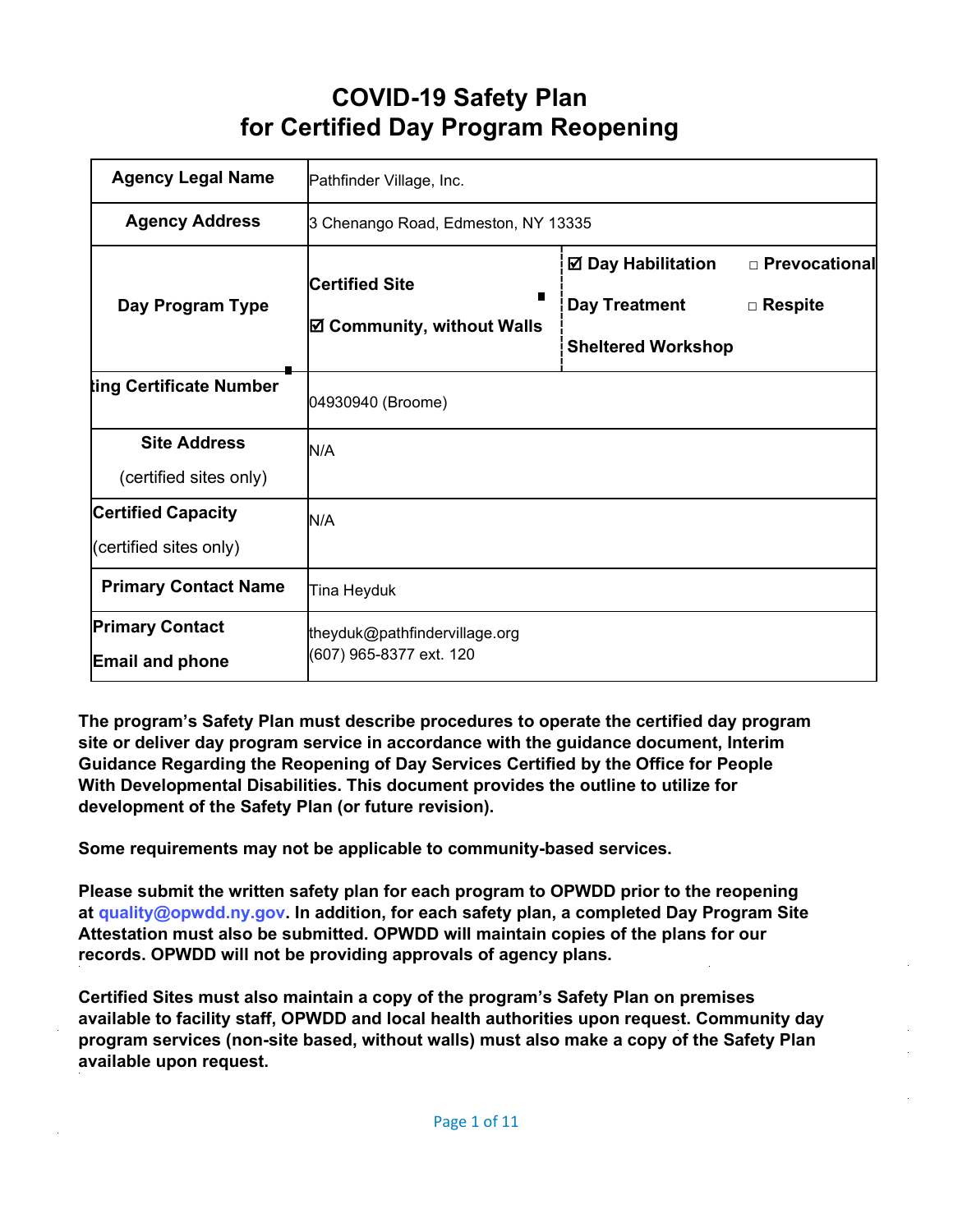## **SAFETY PLAN COMPONENTS**

#### **NOTE:** Guidance bullets below are not a substitute for provider review and adherence to content of *Interim Guidance Regarding the Reopening of Day Services Certified by the Office for People With Developmental Disabilities*

### **Signage –** applies to certified sites and other locations controlled by the provider

- Ensure program building entrances have signs that alert that non-essential visitors are not allowed.
- Ensure signs are posted throughout the program building to provide instruction on the critical COVID-19 transmission prevention and containment activities identified in the companion document *Interim Guidance Regarding the Reopening of Day Services Certified by the Office for People With Developmental Disabilities.*

Identify how you will ensure the above and any related strategies:

All entrances have signs posted prohibiting non-essential visitors. Additionally, the sign also has a contact name/number for an Adult Day Services Coordinator in which the person may call to direct their inquiry and/or state need. The Adult Day Services Coordinator will triage the call as needed. If the request/visit is deemed non-essential the visitor will be denied access and the Coordinator will address the request/need through alternative means. If the request/visit is deemed to be essential, the Adult Day Services Coordinator will conduct a Pre-Entry screening of the visitor. If visitor passes the Pre-Screening, the Adult Day Services Coordinator will then proceed with orienting the visitor through all other site-entry protocols and review expectations during their visit. Signage to provide instruction on COVID-19 transmission prevention and containment including proper handwashing techniques are posted throughout the site and near each handwashing station/restroom.

# **A. Entrance to Site Based Programs**

### **Pre-Entry/Pre-Participation Screening:**

- Screen all individuals, staff, and essential visitors prior to entry into the day program site and/or participation in services/service delivery:
	- o per infection control standards for protection of screener and screened person,
	- o to include temperature check and required questions on exposure and COVID-19 Symptoms, per NYS DOH and OPWDD guidance documents.
- Maintain daily documentation of all screening of individuals, staff and visitors in compliance with OPWDD and NYS guidance and policy. **Response to Signs and Symptoms and Departure:**
- Safe management of any individual, staff or visitor who fails initial/pre-program screening or is exhibiting signs or symptoms during service delivery, to include:
	- o Facilitating departure as soon as possible, and
	- o Safely manage separation from people not exhibiting symptoms, until they depart.
- Ensure instruction is provided to any individual or staff sent home due to symptoms to contact their health care provider and written information on healthcare and testing resources.
- Ensure the day program immediately notifies the local health department and OPWDD about the suspected case.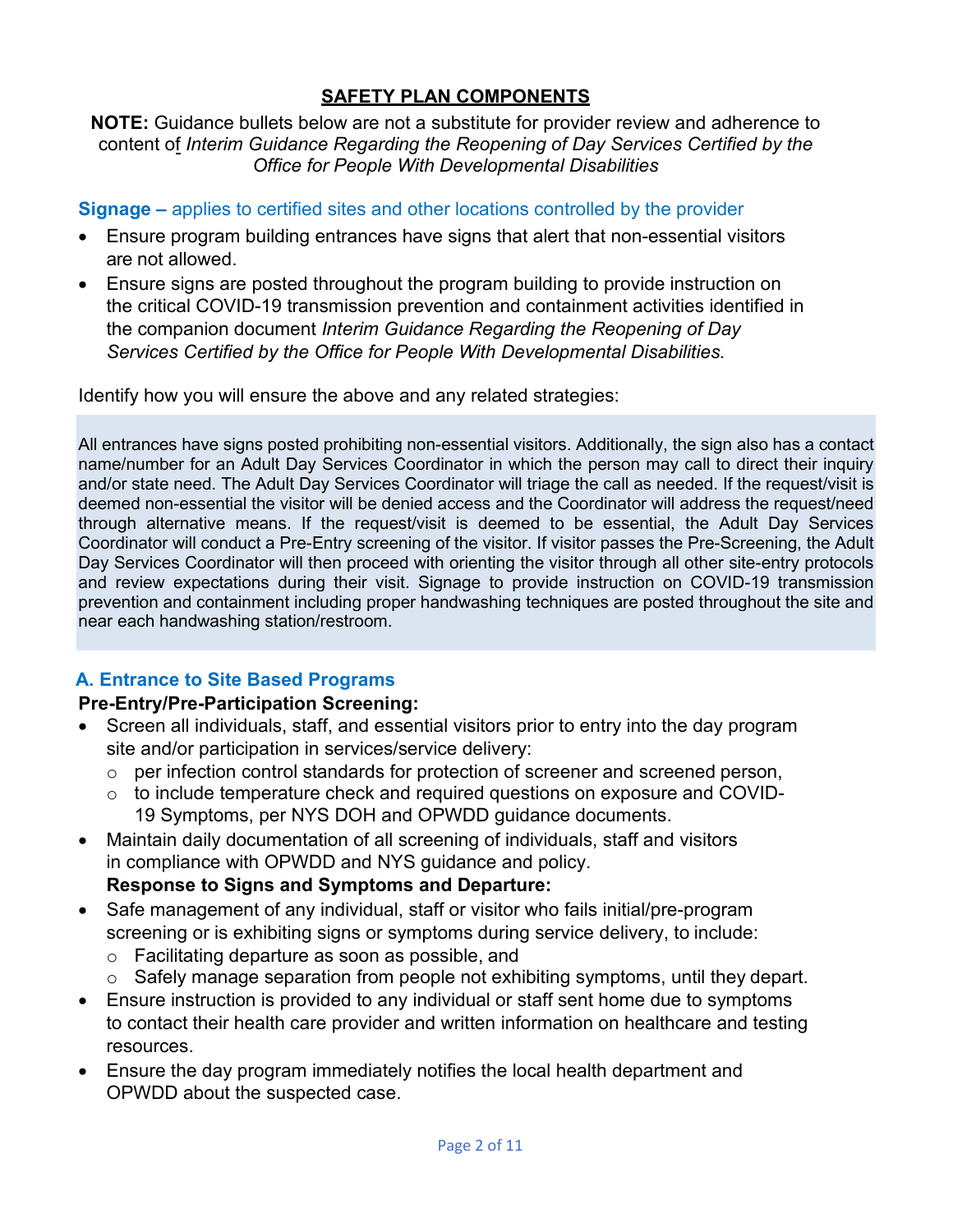### **Participation and Return to Program/Service:**

- Ensure staff members know to report and how to report positive COVID-19 test results, exposure/possible exposure, and signs and symptoms to their supervisor.
- Ensure individuals do not participate in day services while they or a member of their household or certified residence is being quarantined or isolated.
- Maintain medical documentation allowing an individual or staff member who was COVID-19 positive to return to program site/services.
- Ensure any return of an individual or staff to programs/services occurs only in adherence to OPWDD and NYS DOH guidance regarding quarantine periods and fever free durations.

Identify how you will ensure the above and any related strategies:

**Pre-Entry/Pre-Participation Screenings:** As a Community Without Walls program, we do not have a healthcare professional available to conduct daily screenings, thus Adult Day Services Coordinators (supervisory-level program staff) and/or their Designated Reps will be responsible for the oversight, implementation and appropriate documentation of screenings. The Adult Day Services Coordinators and/or Designated Reps will arrive prior to start of shift for day service employees to allow for time to perform their own self-health screenings including temperature check in accordance to Pathfinder Village agency protocols, as established by Senior Leadership in consultation with the agency's Medical Director. All staff have been extensively trained on this process including what to do in pass/fail situations. Upon successful self-screening, the Adult Day Services Coordinator and/or Designated Rep will proceed to wash their hands and prepare to conduct day program Pre-Entry/Pre-Participation screenings of day service staff and individuals in accordance with the Interim Guidance Regarding the Reopening of Day Services Certified by the Office for People with Developmental Disabilities. The Coordinator and/or Designated Rep will don the appropriate PPE when performing these screenings which is to include at a minimum an approved face mask and gloves. Additional PPE (i.e. face shield, gown, N95 masks) are accessible to screeners if they desire to have additional personal protection for their own comfort-level. It should also be noted that temperature checks will be performed using contactless thermometers. Screeners will document the health screenings using the Adult Day Services Screening Tool (refer to screening form for details). The health screening assessment will ask about: (1) COVID-19 symptoms in the past 14 days; (2) positive COVID-19 test in the past 14 days; (3) close contact with a confirmed or suspected COVID-19 case in the past 14 days and/or (4) travel from within one of the designated states with significant community spread. Documentation will be kept in a secure locked area.

**Response to Signs and Symptoms and Departure:** Any staff or individual exhibiting signs or symptoms of COVID-19 upon arrival will not be allowed to work/participate in day services. Staff will be sent home and instructed to call their healthcare provider for further assessment and testing. They will be provided with written information on local healthcare and testing resources. ADS Coordinator will notify Human Resources who will assist in navigating/monitoring status of staff. The day program in collaboration with Human Resources will notify the local health department and OPWDD about any suspected cases. For individuals who fail screening, the ADS Coordinator will first ensure safe and immediate separation from other arriving staff/individuals. ADS Coordinator will then notify the individual's Emergency Contact to inform and instruct that the individual follow up with their healthcare provider for further assessment and testing. ADS Coordinator will arrange for departure and written information regarding local healthcare and testing resources will be sent home with the individual.

**Participation and Return to Program/Services:** All staff and participants will be provided with written information regarding our re-opening plan and expectations for following all safety procedures. Written information will include a list of COVID-19 symptoms to monitor for, Current COVID-19 screening questions, as well as contact information for an Adult Day Service Coordinator. Individuals and families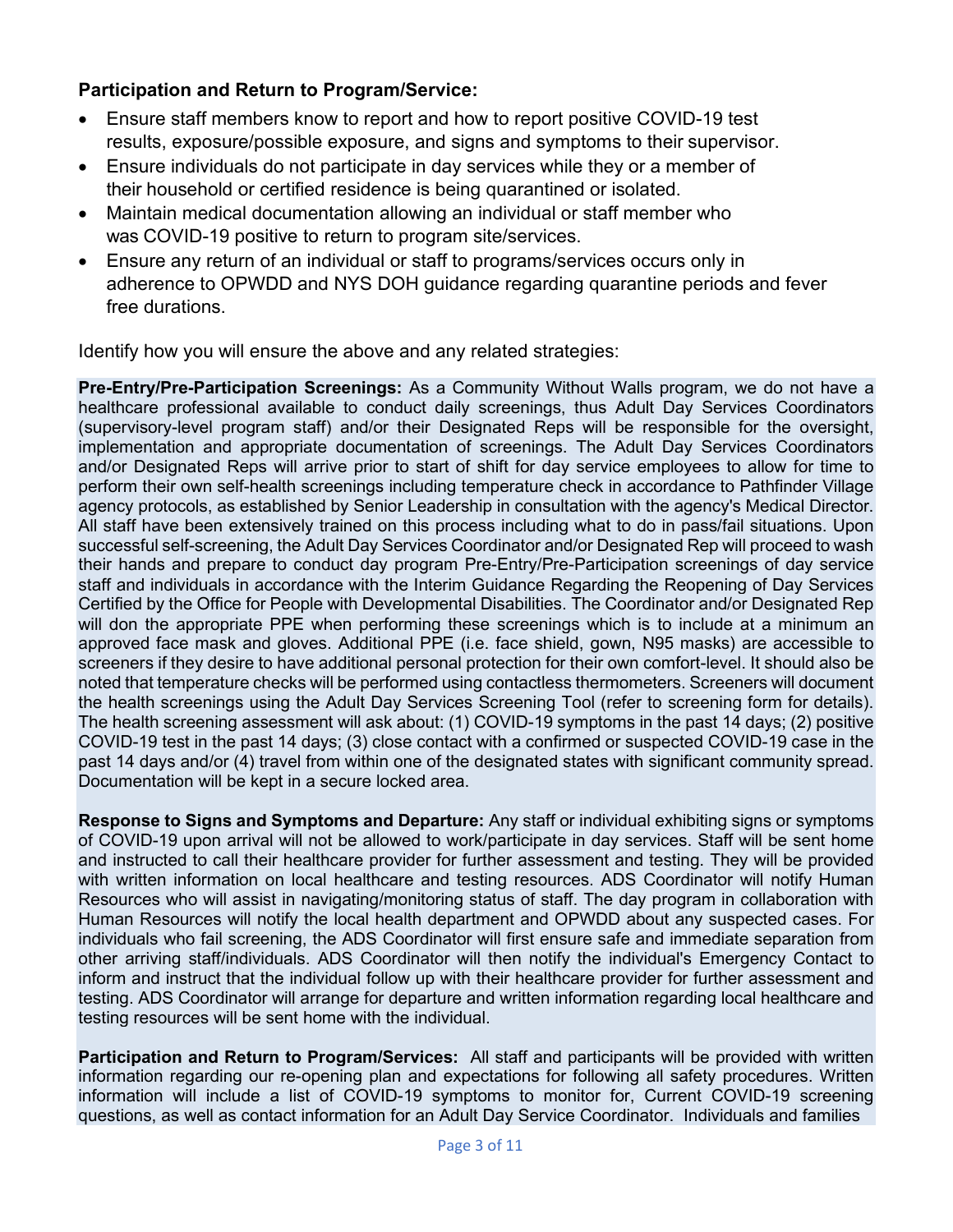will be encouraged to reinforce safety concepts at home--especially to keep circles small, practice social distancing, wear a mask when out in the community and perform frequent hand washing. Similarly, Pathfinder Village Day Program will also work with other key stakeholders (i.e. group homes, family care homes) to ensure they understand our policies and to report if any members of the individual's household are being quarantined or isolated. Staff and individuals will not be allowed to return until they are medically cleared to return to work/programming and only in adherence to OPWDD and NYS DOH guidance regarding quarantine periods and fever free durations. In the event of a COVID-19 positive case, medical documentation showing proof of clearance to return will be kept on file in a confidential and secure area.

## **B. Social Distancing Requirements**:

### **Ensure effective practices to facilitate social distancing when distancing is not possible, including the following:**

- Reduction of total number of individuals served at one time, in order to reduce congestion and facilitate easier social distancing;
- Plans to maintain no more than 50% occupancy in small/confined spaces within a program, such as a staff break room;
- Potential use of physical barriers within site-based spaces;
- Planned use, capacity and arrangement of furniture and/or work equipment in program rooms, workspaces and meal and seating areas to allow for social distancing of at least six feet apart in all directions (i.e. 36 square feet) and limit density. (Note an individual's needs may require individual to staff distance to be less than six feet);
- Use of signage and floor markers/distance markers denoting spaces of six feet throughout program area spaces, common spaces, waiting areas, entry, exits and other areas of travel;
- Facilitate one directional foot traffic where necessary in narrow spaces, using tape or signs with arrows;
- Install physical barriers, as appropriate, especially when physical distancing is not feasible between program/workspaces;
- Support and education of individuals to learn physical distancing/use of markers, patterns of movement, and other program strategies;
- Maintain a staffing plan to prevent employees who should need to "float" between different rooms or different groups of individuals, unless such rotation is necessary to safely support individuals due to unforeseen circumstances (e.g. staff absence).
- Provide adequate space and operational practices (e.g. staggered break times) for staff to adhere to social distancing while completing independent tasks (i.e. paperwork) and when taking breaks (i.e. eating or smoking).

Identify how you will ensure the above and any related strategies:

**Social Distancing Requirements:** In surveying our agency's physical footprint and restructuring our staffing patterns and in consideration of our unique program demographics, we have implemented a number of resourceful strategies to promote safe environments for those attending day program. It's important to note that more than 80% of individuals served in our day program reside in certified residences operated by Pathfinder Village. Since the on-set of the COVID-19 crisis, we redeployed our staff to work in these residences to provide day programming and support the health and safety of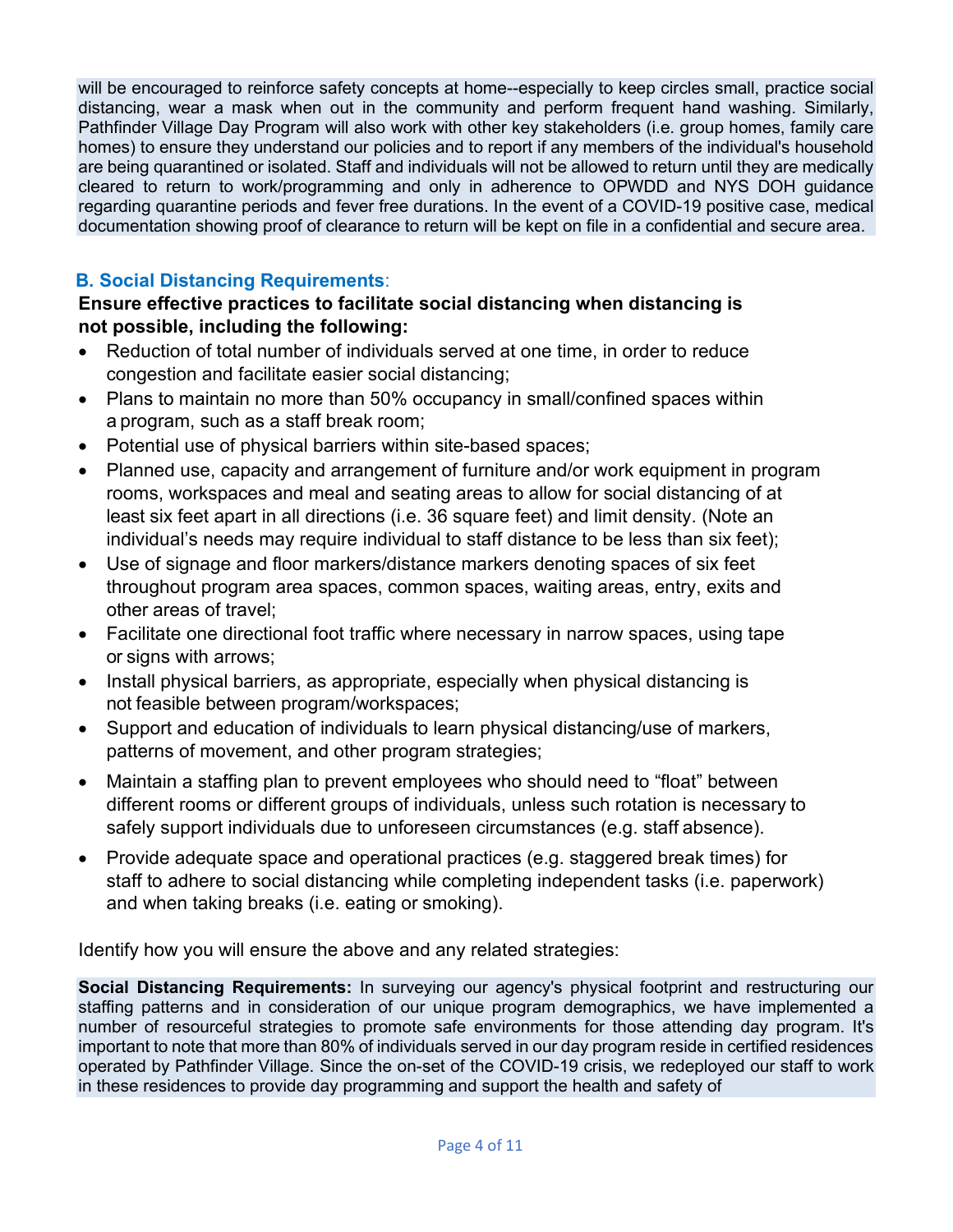individuals. These homes have not been allowed to co-mingle since March and we practiced a similar strategy in terms of staffing to the highest extent possible. This model has proven effective and has actually promoted some better outcomes with individuals. With this in mind, we have opted to continue to utilize this model as currently authorized by Appendix K. Therefore, each home will be its own self-contained "pod" with dedicated staff. We will have a total of 8 "pods" with group sizes ranging anywhere from 2 to 6 individuals per pod. Three of the pods will have 100% of program based in the home. Five of the pods will receive 4 days of in-home programming and one day off-site programming. Schedules are coordinated in a controlled manner so that Pod #1 goes off-campus on Monday, Pod #2 goes off campus on Tuesday, etc.

Pods that go off-campus will use a dedicated Pathfinder Village-owned property (uncertified) which will be used solely to support this day program need only. No other individuals/staff will have access. Therefore, only a single "pod" will utilize the physical space at any one time.

This would allow us to provide wrap-around activities to further compliment individuals in-home day program. Each pod will have its own dedicated staff and assigned vehicle to transport individuals. Using a 7-passenger vehicle the pod staff will transport individuals to this location in-line with social distancing/transportation guidelines. Thus, depending on pod group size and staff, there may be multiple "legs" required (however please note, the distance is less than 2-miles away). Additionally, each home will have their own dedicated vehicle for purposes of transporting individuals to this alternative site. Vehicles have a strict sanitizing schedule before, during and after use. After each "leg," vehicle and all surfaces will be wiped down. Vehicles also have a routine fogging schedule to commercially disinfect (refer to vehicle cleaning schedule for details).

Once transported, the pod staff will also remain at the location to continue to provide day programming at that location. While at the site, individuals will have the opportunity to practice their social distancing skills and mask use in a safe and controlled environment. There will be no other community outings authorized at this time. This will give the day program staff the opportunity to re-orient individuals to transitioning to a day program once again while assessing how the individuals perform in a day hab-like environment (without the risk of being exposed to others). Day program staff will simulate public environments to teach individuals how to appropriately social distance and navigate places like a grocery store, post office, bank etc. We will also familiarize residents with using modified work areas with physical barriers, etc. As we continue to navigate in this landscape and depending on local COVID infection rates, we can then look to phase in expanded opportunities such as introducing some co-mingling and/or going on community outings but at a pace that continues to support the optimal health and safety of these individuals. After use, day program staff will wipe down all surfaces, sanitize and disinfect space with foggers using a cleaning solution approved by CDC and NYS DOH as an effective cleaning agent against the COVID-19 virus.

The other physical building that will be used to support day programming will be solely designated for individuals who live in the community, other group homes or family care homes not operated by Pathfinder Village. As we feel this is more of a higher risk group, we have taken many precautions and safety measures as emphasized above. This site will be self-contained including a designated pool of staffing. Out of 14 community individuals served we have confirmed 6 individuals who will attend first. The physical layout of the building has seven rooms on the first floor and 4 rooms on the second floor which will allow ample space for individuals to appropriately social distance. Additionally, one larger room has been modified to allow small group activities to still take place for up to 4 individuals at once with clear seethrough plastic barriers in between each individual workspace which all face each other (a concept that is being recommended for use in public schools). The site has all appropriate signage including visual prompts that have been modified for individuals who are unable to read. Individuals will be encouraged to wear masks at all times to allow them freedom of movement throughout the space and have a greater degree of independence. That said, we recognize how challenging this is and therefore have designated two "Mask Relaxation Stations" which is a private room where individuals may spend time away from others in isolation and remove their mask. As day program staff start to work with this demographic again,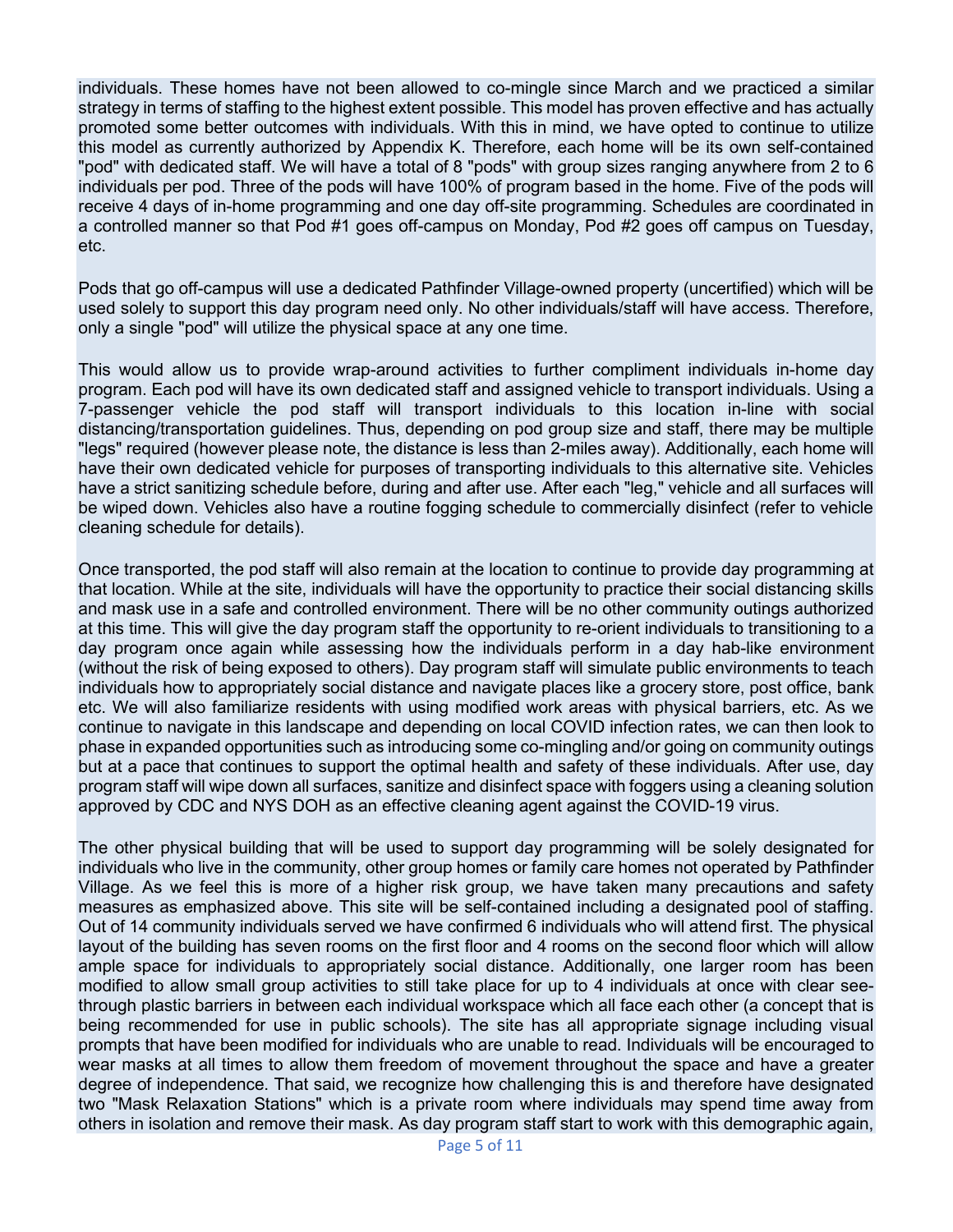we will assess each individual's performance and ability to demonstrate effective social distancing and utilize appropriate judgement as to when they should or shouldn't have to wear a mask. We have a plan in place to reduce shared materials by providing each individual with their own supplies, instructional materials and activity kits which will be stored in their own individually labeled Tupperware tote bins. Water cooler has been moved to an area away from common spaces and foot traffic. Furniture throughout the building has been moved and strategically placed to support natural social distancing. Furthermore, being a rural provider, we are fortunate to have large wide-open lawn space to support programming and activities outside, weather permitting. There is an attached deck in which we have rearranged deck furniture to support social distancing and we have also obtained a large portable pop up tent to provide additional picnic space on the lawn which would shade individuals from the sun.

Staff will wear their masks at all times and will have staggered lunch breaks. One room on the second floor will be utilized as a staff break room and will accommodate one staff at a time. Similarly, staff have a larger office upstairs in which their paperwork can be completed which can support a max capacity of 3 individuals.

# **C. Gatherings in Enclosed Spaces**

- Modifications to day program/service hours as needed, to allow blocks of service provision while maintaining reduced capacity and group size.
- Planned group size, which will be limited to no more than fifteen (15) individuals who receive services. The restriction on group size does not include employees/staff.
- Ensure the group (≤15) of individuals receiving services and staff working with themare as static as possible.
- Ensure that different stable groups individuals and staff, have no or minimal contactwith one another and do not utilize common spaces at the same time, to the greatest extent possible.
- Stagger staff and/or individual meal and break times to maintain social distancing.
- Adhere to social/physical distancing practices identified in the safety plan.
- Prohibit shared food and beverages and buffet style dining.
- Require that food brought from home must require limited preparation (i.e. heating in microwave) during day services and be packed appropriately.
- Ensure reusable food utensils and storage containers are washed in the dishwasheron the hottest wash and dry setting.

Identify how you will ensure the above and any related strategies:

Again, as our plan calls for the continued practice of providing in-home programming, this greatly eliminates many of the logistical considerations mentioned above. Individuals will be eating in their own residences (aka "pod"). At the on-set of the COVID-19 crisis, Pathfinder Village implemented a number of policies such as no sharing of food or beverages, no takeout or food to be allowed into the home from parents, etc.

As for individuals living in the community who will be accessing the program, we are enforcing the guidelines mentioned above. Requesting that individuals bring their own packed lunch. We are also encouraging use of paper products and plastic disposable silverware and individually labeled water bottles which individuals bring in from home.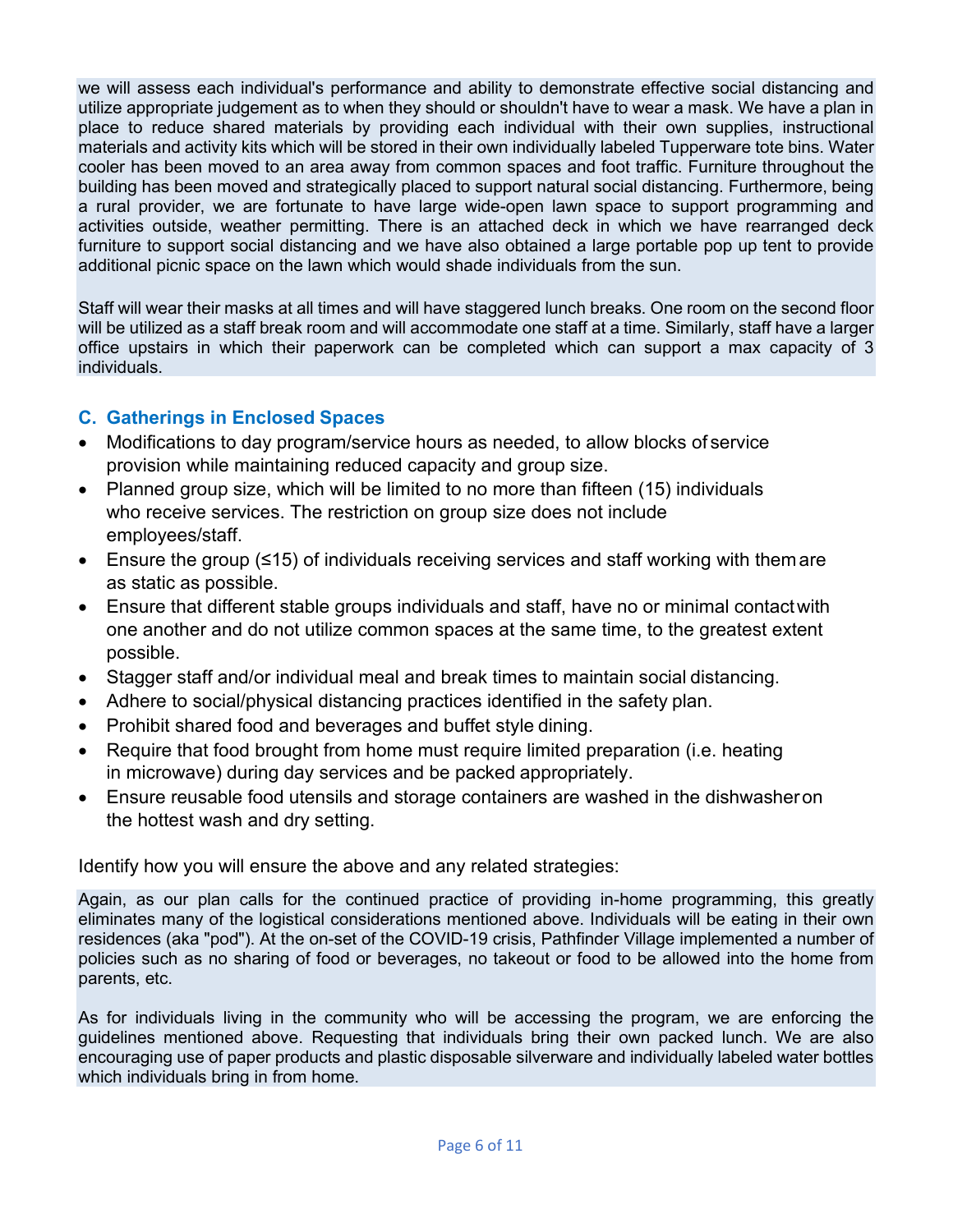### **D. Day Program Schedules and Activities**

- Modifications to day program/service hours as needed, to allow blocks of service provision while maintaining reduced capacity and group size.
- Focus on activities with little or no physical contact and which do not rely on shared equipment, to the extent possible.
- Schedule individual's activities to reduce density and allow for social distancing.

Identify how you will ensure the above and any related strategies:

Individuals attending day program who reside in PV operated residential homes will be receiving in-home programming in their own pod. All residential protocols for disinfecting, social distancing, etc. will be maintained as they have been since March 15th (see Residential protocols for more details). For individuals living in the community, we are starting with 5 individuals and 3 self-contained staff. As stated above, there is ample room for social distancing and a plan for reducing shared equipment/supplies.

### **E. Personal Protective Equipment:**

- Ensure all staff wear an appropriate cloth or disposable face mask/covering that covers both the mouth and nose, at all times while providing services, consistent with all current Executive Orders and OPWDD guidelines (unless medically contraindicated / not tolerated.
- Ensure all essential visitors wear a face mask or covering, providing a facemask onsite at no cost, if visitors do not have their own which meets requirements.
- Support individuals receiving services to wear face coverings, as tolerated, whenever social distancing cannot be achieved.
- Maintain an adequate supply of required PPE on site (and available to staff for when needed for community-based services) to minimally include masks and gloves, and with gowns and face shields as needed.
- Train all staff on proper use of PPE including when necessary to use, donning, doffing, disposing and/or reusing and sanitizing when appropriate.
- Retain documentation of trainings in the employees' personnel files and per agency procedures.

Identify how you will ensure the above and any related strategies:

All staff will wear approved masks at all times while providing services. As our staff have been re-deployed to work in our residential homes since March, we know they have all been trained on PPE, COVID-19, safety protocols, etc. and are all compliant with these standards. Each home/day program site has a supply of PPE available to them such as gloves, disposable masks, N95 masks, gowns, face shield, etc. if/when needed. Additionally, gloves and masks are stocked in various sizes to ensure staff comfort and proper fit. Vehicles also have both a cleaning kit as well as extra PPE on hand as a precaution. All staff have been trained on proper use of PPE and a record of training(s) are on file.

#### **F. Hygiene and Cleaning**

**Personal Hygiene to Reduce Transmission:**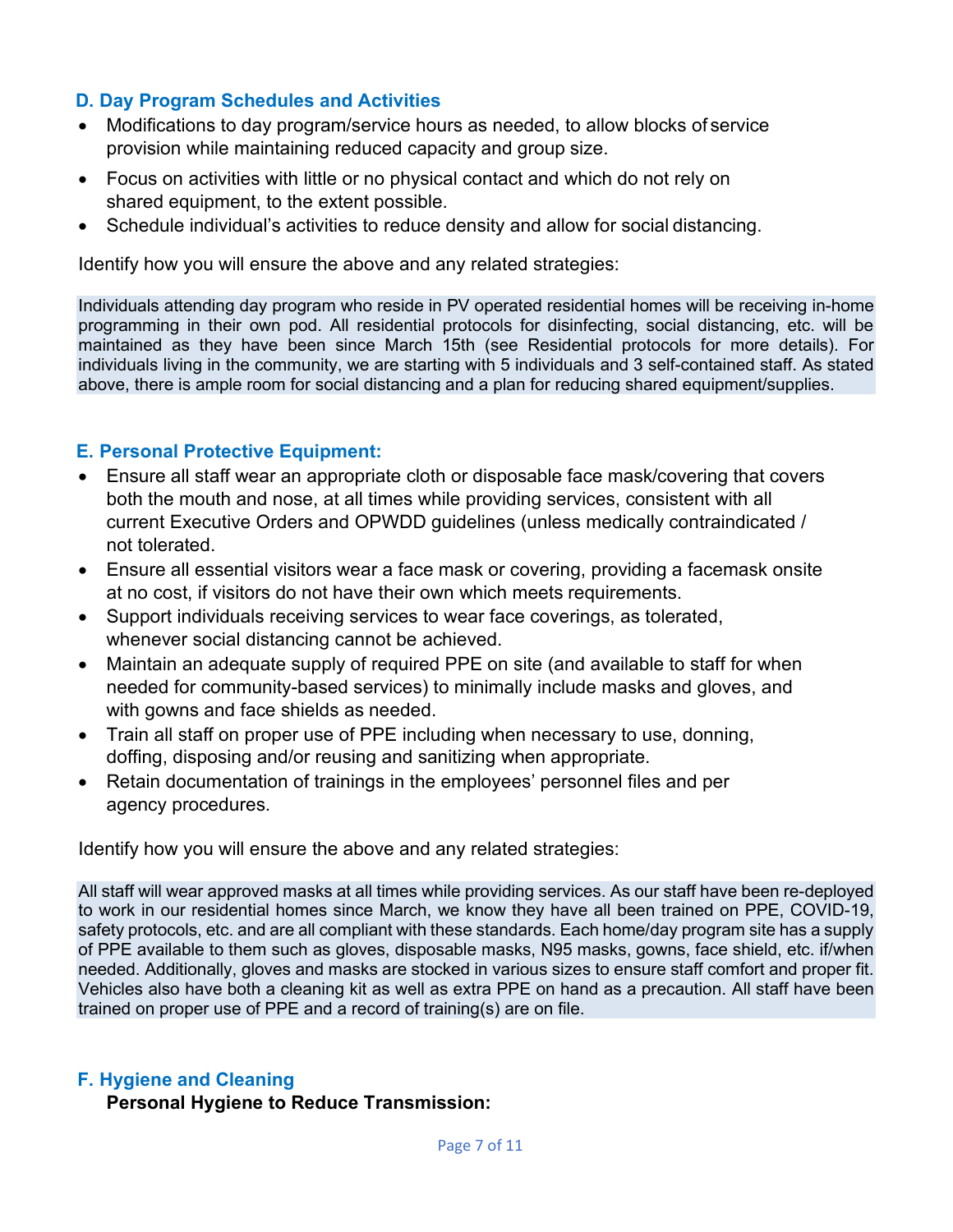- Ensure strict adherence to hygiene requirements to reduce transmission as advised by NYS DOH and the CDC.
- Provide and maintain hand hygiene stations at each location to include:
	- o Handwashing: soap, running warm water, and disposable paper towels.
	- o Hand sanitizing: alcohol-based hand sanitizer containing at least 60% alcohol for areas where handwashing facilities may not be available or practical, and where the need for frequent hand sanitizing is expected.
- Train staff to wash their hands frequently with soap and water for at least 20 seconds using techniques per NYS DOH and CDC guidance, including the conditions that require handwashing.
- Support individuals to wash their hands frequently/when needed, with soap and water, for at least 20 seconds using appropriate techniques as tolerated.
- Encourage and facilitate use of hand sanitizers by staff and individuals upon arrival to and departure from program and through the day, providing supervision/support of use by individuals as needed.
- Address any individualized needs affecting the unsupervised availability of hand sanitizer.

# **Cleaning and Disinfection of Environment, Equipment and Supplies:**

- Strictly adhere to sanitation requirements as advised by NYS DOH guidance documents.
- Implement the following minimum standards regarding cleaning and sanitizing:
	- o Frequent cleaning and rigorous disinfection of high-risk areas/high touch surfaces;
	- o Use of only EPA registered products for disinfecting non-porous surfaces;
	- $\circ$  Adhere to proper dwell times for all cleaners, sanitizers and disinfectants per manufacturer recommendations as indicated on the product label; and
	- o Ensure adequate ventilation to prevent inhaling toxic fumes.
	- o Maintain site cleaning logs indicating the date, time, and scope of cleaning.
	- o Keep cleaning products, sanitizers and disinfectants secure and out of reach of individuals who may misuse;
	- o Safely and immediately discard used gloves, paper towels or other disposable items after sanitizing or disinfecting, tied in a trash bag and removed from the environment.
	- o Clean and disinfect all areas and equipment used by a person exhibiting symptoms upon their departure from the area and prior to use of the area or equipment by other individuals or staff.
	- o PPE use and hand hygiene when cleaning and disinfecting causes safety hazards.
	- o Provide ventilation with outside air safely and when possible.
- Limit use of shared objects/equipment. Ensure shared items are cleaned and/or sanitized after each use. Require hand hygiene before/after contact and glove use when feasible.
- Prohibit use of items/objects that cannot be cleaned and sanitized (i.e. soft object, cloth placemats, etc.) unless clinically required.
- Prohibit bringing personal items from home, except when clinically necessary, then have a plan for regular cleaning and disinfection including immediately prior to departure.

Identify how you will ensure the above and any related strategies: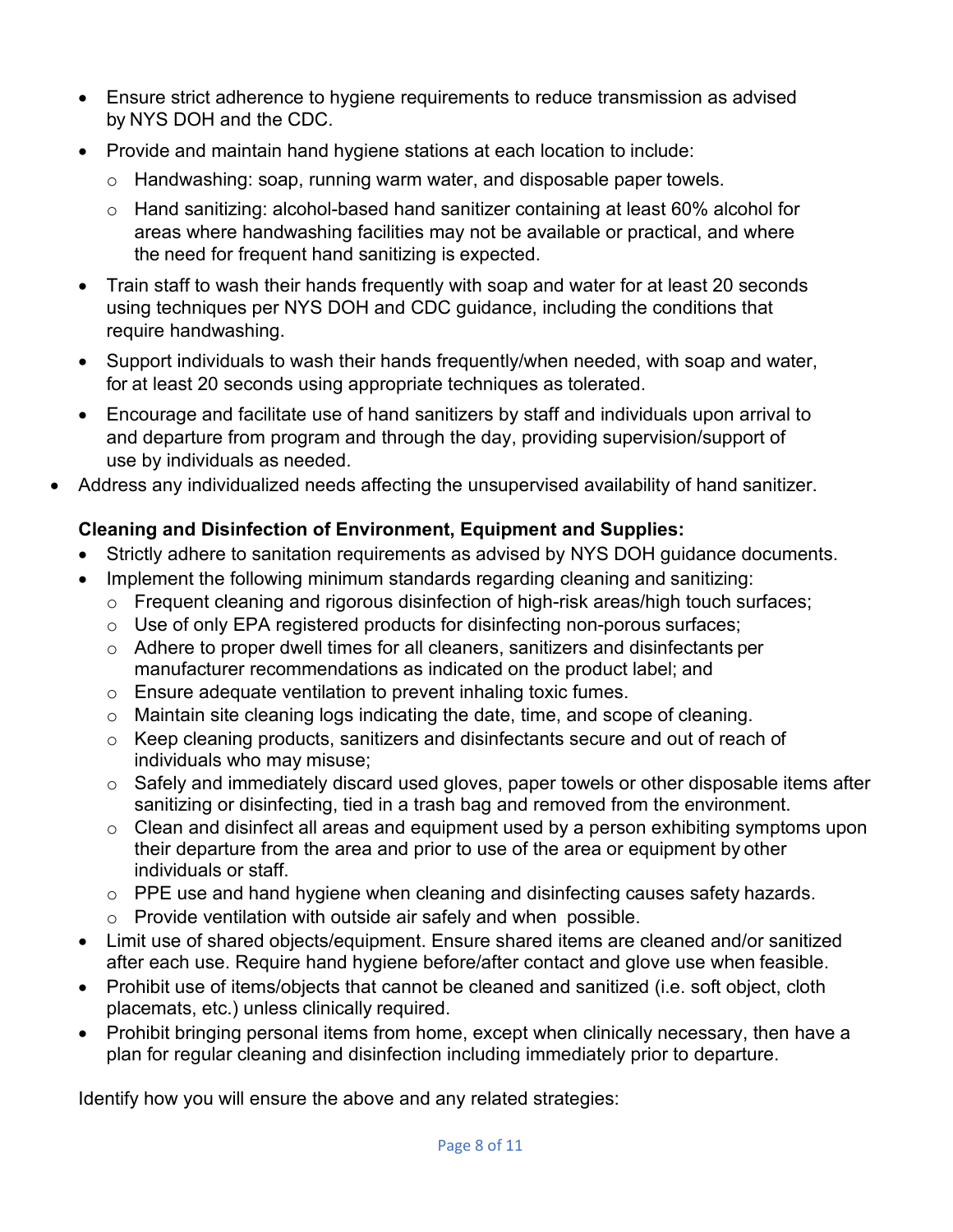We have established strict protocols around Hygiene and Cleaning. We have installed numerous contactless hand sanitizer dispensers throughout each site--especially in higher traffic areas (i.e. hallways, entrances, exits, and commonly used rooms). Additionally, we have placed pump bottles throughout sites and in each room for easy use. All bathrooms have soap/paper towel dispensers on walls. Signage with visual prompts demonstrating appropriate hand washing techniques are posted in each bathroom and handwashing station. Staff will ensure all individuals will frequently wash their hands on arrival, before eating, after eating, utilizing a restroom, before leaving and any other time their hands may become soiled. For individuals who requires physical assist and/or verbal prompting, staff will accompany individual to handwashing station and ensure task is completed as needed. In addition to frequent handwashing, staff will direct individuals to use hand sanitizer.

Individuals and staff will be prohibited from brining in personal objects from home--especially if they are of a material that cannot be properly sanitized (i.e. cloth stuffed animal). Only sensory objects that are needed by the individual will be allowed if clinically justified/needed and if so, will be labeled for individual use only. Program has purchased additional equipment/supplies so that each individual can have their own set of materials which will be labeled and stored in their own bin for personal use. Additionally, at the end of each day, program staff will wipe down materials and disinfect bins after individual leaves to prep for the next day.

As far as environmental cleaning, all program staff have been trained on cleaning and use of approved disinfection products. Frequently touched surfaces/workspaces will be wiped down after each use. Doorknobs, handles, light switches will be cleaned throughout the day on a schedule. At the close of program, all spaces/bathrooms will be cleaned, floor mopped, and space will be fogged using an approved disinfectant as directed by NYS DOH for use in killing COVID-19 virus. Staff have been trained on fogging procedure and use of PPE.

Cleaning logs and schedule has been created and will be frequently used by staff to document their activities. The Adult Day Services Coordinator will check these logs often to ensure effective cleaning and frequency is being done. Additionally, our compliance dept. and Senior Leadership will also be reviewing this process to ensure compliance.

### **G. Transportation**

Ensure that the following measures are implemented for the transport of individuals to/from day services to reduce COVID-19 transmission risk, when providing or contracting for transportation:

- Ensure only individuals and staff from the same facility will be transported together; preventing individuals or staff from other residences to be intermingled whenever possible;
- Reduce capacity on buses, vans, and other vehicles to 50% of total capacity;
- As possible, stagger arrival and departure times to reduce entry and exit density.
- To the extent possible, restrict close contact of individuals and staff by not sitting near each other or the driver.
- If there are multiple doors in a bus or van, utilize one-way entering and exiting. Provide instruction for individuals to exit the vehicle one at a time and wait for driver or staff instruction before doing so.
- Ensure staff and the driver always wear face coverings in the vehicle. Ensure staff who cannot medically tolerate the use of a face covering are not assigned to transport individuals.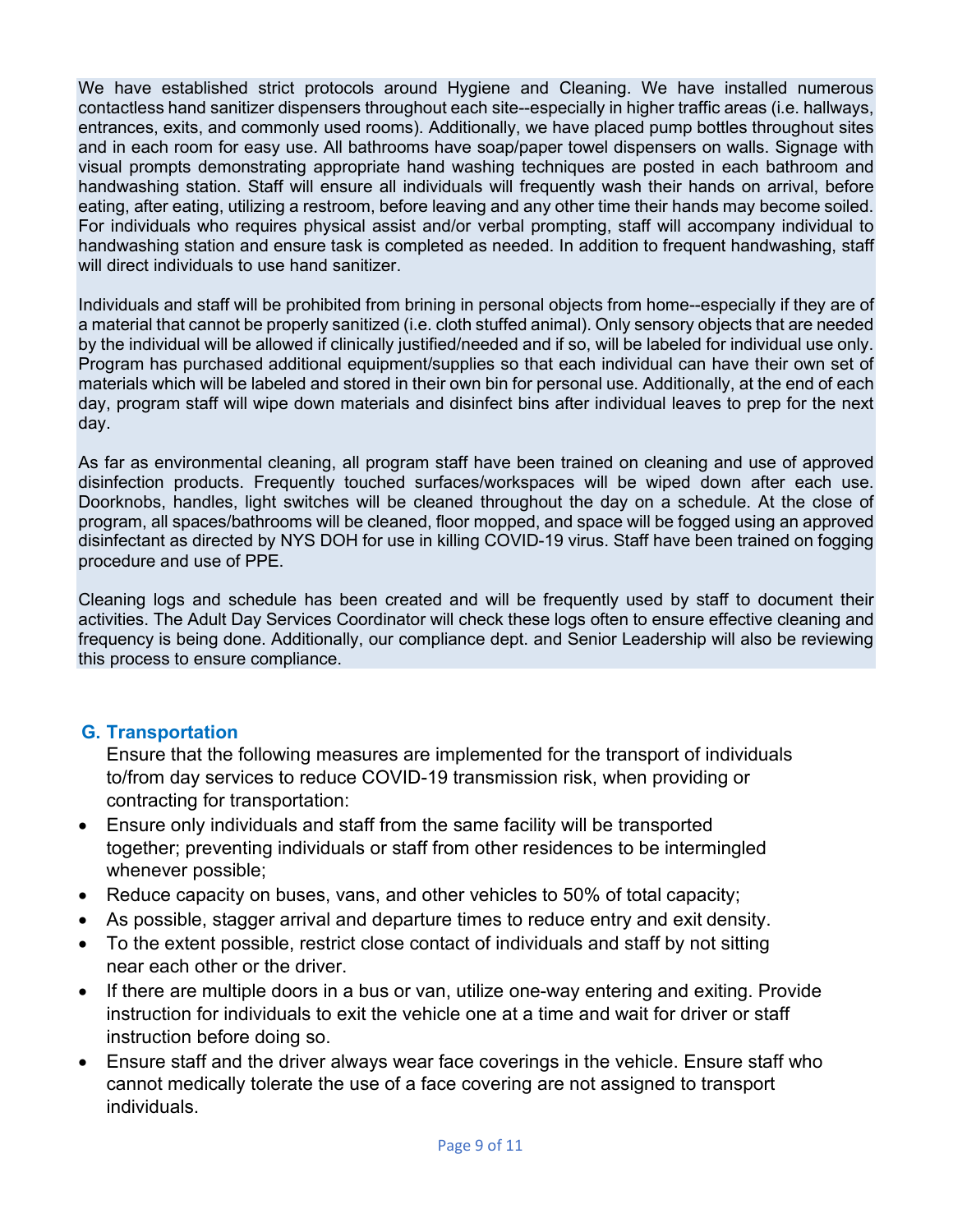- To the extent they can medically tolerate one, support individuals to wear masks in vehicles.
- After each trip is completed, clean and disinfect the interior of the vehicle before additional individuals are transported; and
- Where appropriate and safe, roll windows down to permit air flow.

Identify how you will ensure the above and any related strategies:

As far as transportation, all vehicles will have a vehicle cleaning kit which includes PPE, hand sanitizer, cleaning wipes, tissues, garbage bags. Driver will be responsible to follow vehicle protocols during transportation which will include, ensuring appropriate vehicle capacity, social distancing, mask use, use of hand sanitizer upon entering vehicle, ventilating air circulation while driving to the extent able, and thoroughly cleaning vehicle after each use. Our agency has purchased a number of foggers which will be used to disinfect both vehicles and sites as per our cleaning schedule (refer to schedule for details).

Again, given our program design and small number of community participants (5), our transportation plan would be as follows:

- Individuals receiving in-home programming will have access to a dedicated vehicle assigned for their exclusive use.
- Community Member Plan: (Dedicated Physical site with self-contained staff for a total of 5 individuals)
- 3 Community Routes using 7 passenger vehicles: In addition to driver, Route #1 has one individual; Route #2 has two individuals; Route #3 has 2 individuals.

Individuals are coming from various geographic areas and would arrive to program at staggered times.

#### **H. Tracing and Tracking**

- Notify the local health department and OPWDD immediately upon being informed of any positive COVID-19 test result by an individual or staff at their site.
- If a staff or visitor test positive, procedures for day service cooperation with the local health department to trace all contacts in the workplace and notify the health department of all staff, individuals and visitors who entered the facility dating back to 48 hours before the positive person began experiencing COVID-19 symptoms or tested positive, maintaining confidentiality as required by federal and state law and regulations.

Identify how you will ensure the above and any related strategies:

In the event of a positive COVID-19 case, Health Department would be notified per procedure. Day Program has created tracking/tracing logs to monitor all movement of individuals and staff. We would cooperate with local health department officials and OPWDD to ensure tracing activities occur and that all individuals and staff impacted are appropriately informed and advised as needed.

#### **ADDITIONAL SAFETY PLAN MEASURES:**

Please use this space to provide additional details about your program's Safety Plan, if appropriate.

Our initial re-opening plan is very small, tightly contained and conservative in its approach keeping individual and staff safety as our number one focus. We anticipate executing a roll-out of several phases over a long duration. This will allow us to introduce small elemental changes, allow us to evaluate and monitor impact of those changes before introducing the next phase. Given our unique demographic, agency resources and small size, we feel this is the best plan for our day program at this time.